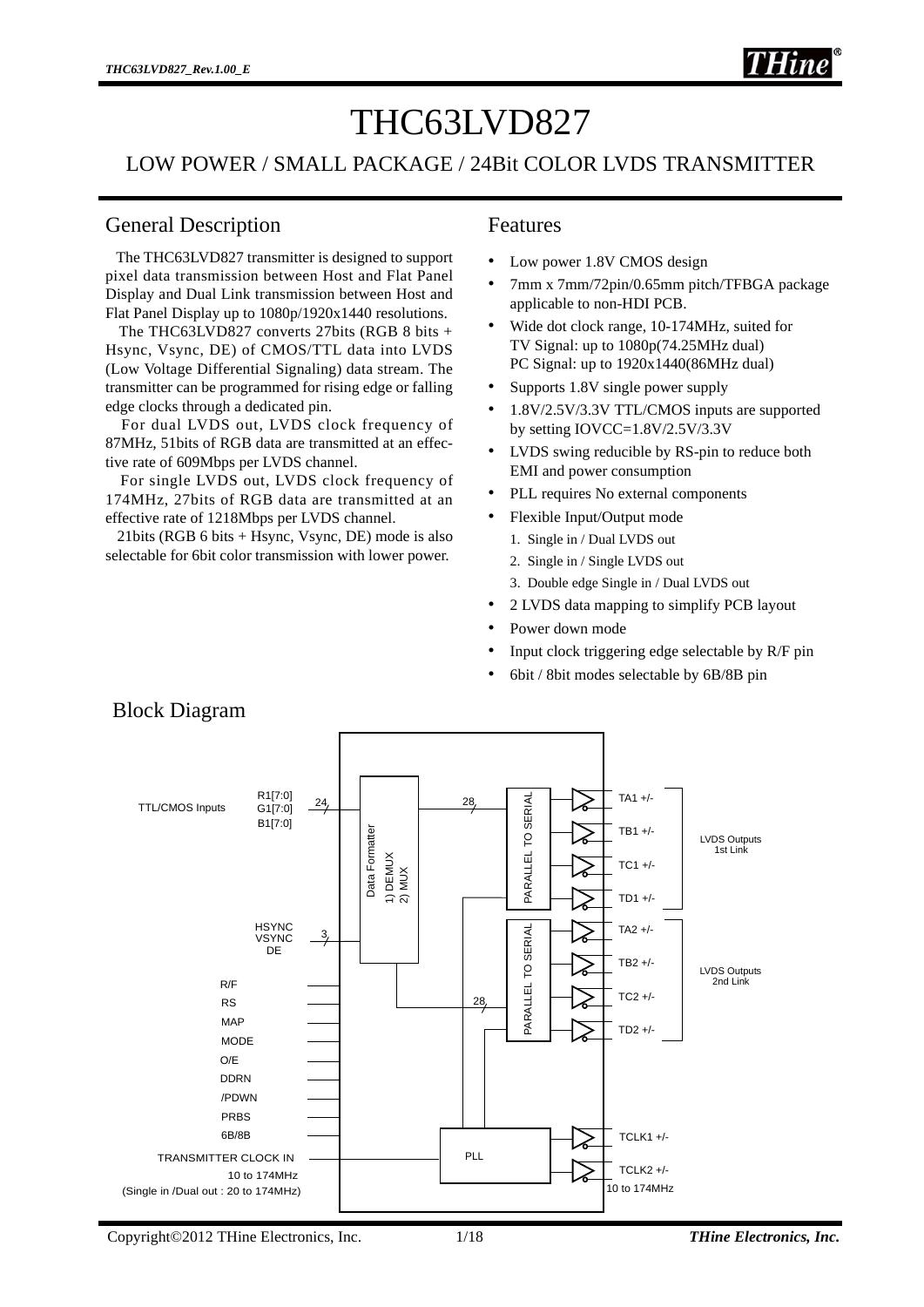# Pin Out (top view)

|   | $\overline{1}$          | $\overline{2}$   | $\overline{\mathbf{3}}$ | $\overline{4}$                          | 5                  | 6               |                   | 8                       | $\overline{9}$     |   |  |  |
|---|-------------------------|------------------|-------------------------|-----------------------------------------|--------------------|-----------------|-------------------|-------------------------|--------------------|---|--|--|
| А | $TA1+$                  | $TB1+$           | $TC1+$                  | $\ensuremath{\mathsf{TCLK1}}$<br>$^{+}$ | $TD1+$             | $TA2+$          | $TB2+$            | $TC2+$                  | TCLK2<br>$\ddot{}$ | A |  |  |
| В | TA1-                    | TB1-             | $TC1-$                  | TCLK1                                   | TD1-               | TA <sub>2</sub> | TB <sub>2</sub>   | TC <sub>2</sub>         | TCLK2              | B |  |  |
| C | PRBS                    | $_{\mathrm{NC}}$ | Reserved1               | GND                                     | <b>LVDS</b><br>VCC | GND             | <b>PLL</b><br>VCC | TD <sub>2</sub>         | $TD2+$             | C |  |  |
| D | R11                     | R10              | LVDS<br>VCC             |                                         |                    |                 | GND               | <b>PDWN</b>             | OÆ                 | D |  |  |
| E | R13                     | R12              | GND                     |                                         |                    |                 | MODE              | MAP                     | <b>DDRN</b>        | E |  |  |
| F | R15                     | R14              | GND                     |                                         |                    |                 | 6B/8B             | $\mathbb{R}\mathbb{S}$  | CLKIN              | F |  |  |
| G | R17                     | R16              | VCC                     | $_{\rm GND}$                            | $\rm{VCC}$         | GND             | <b>IOVCC</b>      | $\mathbb{R} \times$     | $\rm DE$           | G |  |  |
| н | G10                     | G12              | G14                     | G16                                     | <b>B10</b>         | <b>B12</b>      | <b>B14</b>        | B16                     | VSYNC              | н |  |  |
| J | G11                     | G13              | G15                     | G17                                     | B11                | <b>B13</b>      | <b>B15</b>        | <b>B17</b>              | HSYNC              | J |  |  |
|   | $\overline{\mathbf{1}}$ | $\overline{2}$   | $\overline{\mathbf{3}}$ | $\overline{4}$                          | $\overline{5}$     | $\overline{6}$  | 7                 | $\overline{\mathbf{8}}$ | 9                  |   |  |  |

**TOP VIEW**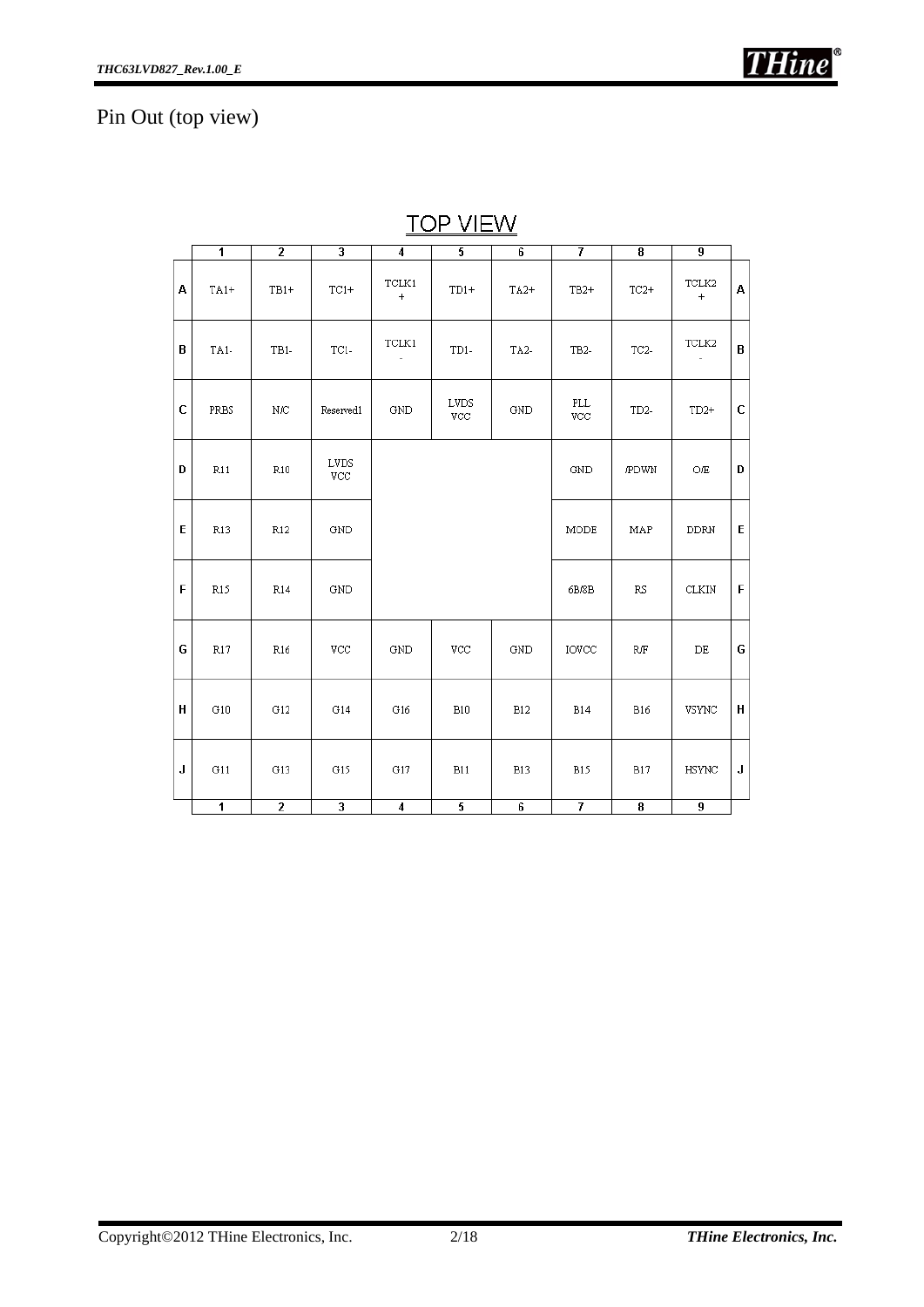### Pin Description

| <b>Pin Name</b>   | Pin#           | <b>Type</b> | <b>Description</b>                                                           |  |  |  |  |
|-------------------|----------------|-------------|------------------------------------------------------------------------------|--|--|--|--|
| TA1+, TA1-        | A1,B1          |             | The 1st Link.                                                                |  |  |  |  |
| TB1+, TB1-        | A2,B2          | LVDS OUT    |                                                                              |  |  |  |  |
| TC1+, TC1-        | A3,B3          |             | The 1st pixel output data when Dual out.<br>Output data when Single out.     |  |  |  |  |
| TD1+, TD1-        | A5,B5          |             |                                                                              |  |  |  |  |
| TCLK1+, TCLK1-    | A4,B4          | LVDS OUT    | LVDS Clock Out for 1st Link.                                                 |  |  |  |  |
| TA2+, TA2-        | A6,B6          |             |                                                                              |  |  |  |  |
| TB2+, TB2-        | A7, B7         | LVDS OUT    | The 2nd Link.                                                                |  |  |  |  |
| TC2+, TC2-        | A8,B8          |             | The 2nd pixel output data when Dual out.                                     |  |  |  |  |
| TD2+, TD2-        | C9, C8         |             |                                                                              |  |  |  |  |
| TCLK2+, TCLK2-    | A9,B9          | LVDS OUT    | LVDS Clock Out for 2nd Link.                                                 |  |  |  |  |
| $R17 - R10$       | G1, G2, F1, F2 |             |                                                                              |  |  |  |  |
|                   | E1, E2, D1, D2 |             |                                                                              |  |  |  |  |
| $G17 - G10$       | J4, H4, J3, H3 | IN          | Pixel Data Inputs.                                                           |  |  |  |  |
|                   | J2, H2, J1, H1 |             |                                                                              |  |  |  |  |
| $B17 - B10$       | J8, H8, J7, H7 |             |                                                                              |  |  |  |  |
|                   | J6, H6, J5, H5 |             |                                                                              |  |  |  |  |
| <b>DE</b>         | G9             | IN          | Data Enable Input.                                                           |  |  |  |  |
| <b>VSYNC</b>      | H <sub>9</sub> | IN          | Vsync Input.                                                                 |  |  |  |  |
| <b>HSYNC</b>      | J9             | IN          | Hsync Input.                                                                 |  |  |  |  |
| <b>CLKIN</b>      | F <sub>9</sub> | IN          | Clock Input.                                                                 |  |  |  |  |
| R/F               | G8             | IN          | Input Clock Triggering Edge Select.                                          |  |  |  |  |
|                   |                |             | H: Rising edge, L: Falling edge                                              |  |  |  |  |
|                   |                |             | LVDS swing mode select.                                                      |  |  |  |  |
| <b>RS</b>         | F <sub>8</sub> |             | <b>RS</b><br>LVDS Swing (VOD, see Fig4 and Fig5)                             |  |  |  |  |
|                   |                | IN          | 350mV<br>H                                                                   |  |  |  |  |
|                   |                |             | 200mV<br>L                                                                   |  |  |  |  |
|                   |                |             | LVDS mapping table select. See Fig9 and Fig10.                               |  |  |  |  |
| <b>MAP</b>        | E <sub>8</sub> | $\sf IN$    | <b>MAP</b><br><b>Mapping Mode</b>                                            |  |  |  |  |
|                   |                |             | <b>Mapping MODE1</b><br>H.<br><b>Mapping MODE2</b>                           |  |  |  |  |
|                   |                |             |                                                                              |  |  |  |  |
|                   |                |             | Pixel data mode. See Fig7 and Fig8.                                          |  |  |  |  |
| <b>MODE</b>       | E7             | IN          | <b>MODE</b><br>Modes                                                         |  |  |  |  |
|                   |                |             | Single out (Single-in/Single-out)<br>Η<br>Dual out (Single-in/Dual-out)<br>L |  |  |  |  |
|                   |                |             |                                                                              |  |  |  |  |
|                   |                |             | Output enable.                                                               |  |  |  |  |
| O/E               | D <sub>9</sub> | IN          | H: Output enable,                                                            |  |  |  |  |
|                   |                |             | L: Output disable (all outputs are Hi-Z).                                    |  |  |  |  |
|                   |                |             | H: Normal operation,                                                         |  |  |  |  |
| /PDWN             | D <sub>8</sub> | IN          | L: Power down (all outputs are Hi-Z and all circuits are                     |  |  |  |  |
|                   |                |             | stand-by mode with minimum current (ITCCS)).                                 |  |  |  |  |
| PRBS <sup>a</sup> | C <sub>1</sub> | IN          | Must be tied to GND.                                                         |  |  |  |  |

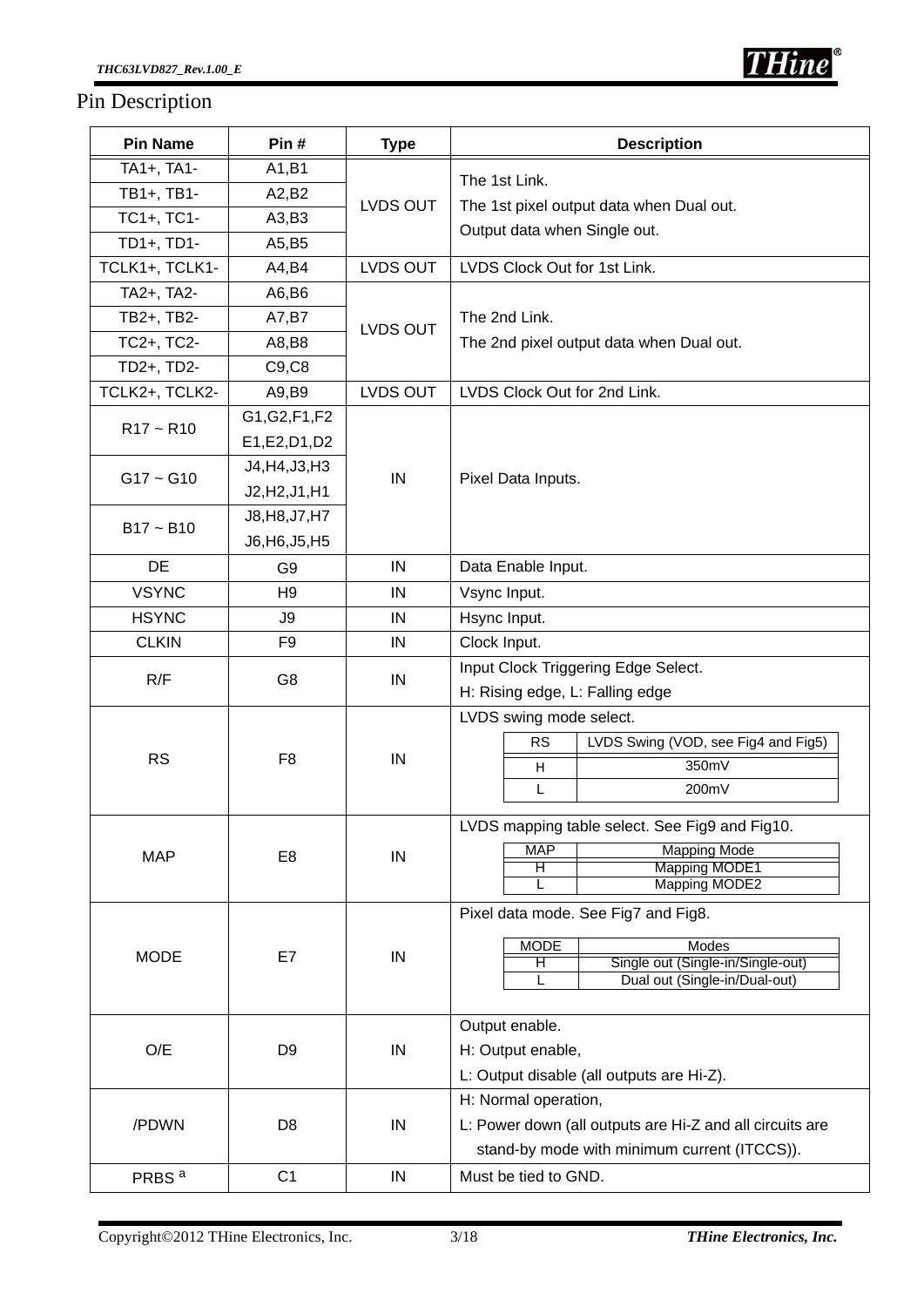### Pin Description (Continued)

| <b>Pin Name</b>   | Pin#                          | <b>Type</b> | <b>Description</b>                                      |
|-------------------|-------------------------------|-------------|---------------------------------------------------------|
| Reserved1         | C <sub>3</sub>                | IN          | Must be tied to GND.                                    |
|                   |                               |             | 6bit / 8bit mode select.                                |
| 6B/8B             | F7                            | IN          | H: 6bit mode (21bit mode),                              |
|                   |                               |             | L: 8bit mode (27bit mode).                              |
|                   |                               |             | DDR function is active when $MODE = L$ (Dual-out mode). |
| <b>DDRN</b><br>E9 |                               | IN          | H: DDR (Double Edge input) function disable (Fig4).     |
|                   |                               |             | L: DDR (Double Edge input) function enable (Fig5).      |
| N/C               | C <sub>2</sub>                |             | Must be Open.                                           |
| <b>VCC</b>        | G3, G5                        | Power       | Power Supply Pins for digital circuitry.                |
| <b>IOVCC</b>      | G7                            | Power       | Power Supply Pin for IO inputs circuitry.               |
| <b>LVDSVCC</b>    | C5, D3                        | Power       | Power Supply Pins for LVDS Outputs.                     |
| <b>PLLVCC</b>     | C7                            | Power       | Power Supply Pin for PLL circuitry.                     |
| <b>GND</b>        | F3, G4, G6, C4,<br>E3, C6, D7 | Ground      | Ground Pins.                                            |

a: Setting the PRBS pin high enables the internal test pattern generator. It generates Pseudo-Random Bit Sequence of  $2^{23}$ -1. The generated PRBS is fed into input data latches, encoded and serialized into LVDS OUT. This function is normally to be used for analyzing the signal integrity of the transmission channel including PCB traces, connectors, and cables.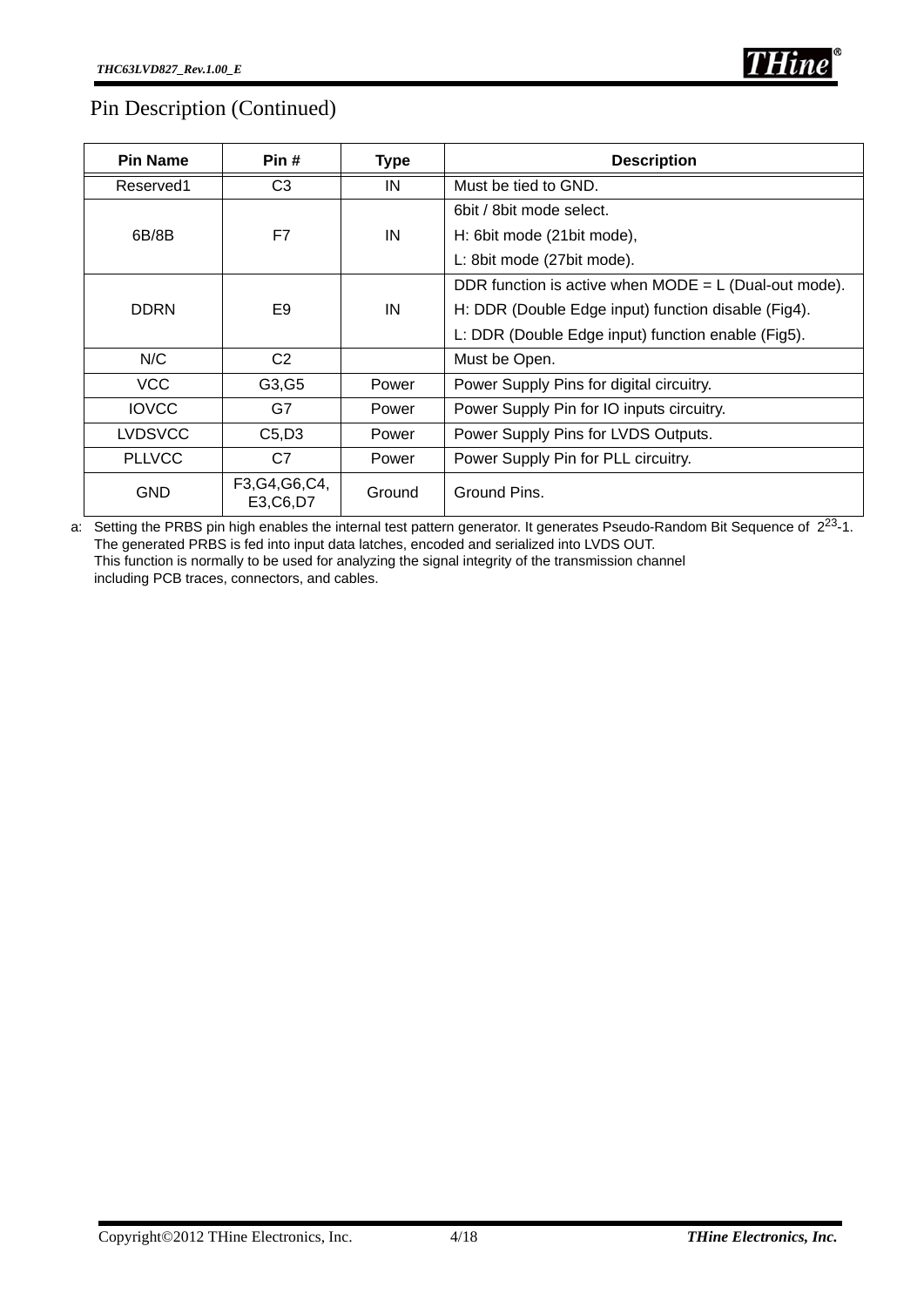# Absolute Maximum Ratings

| Supply Voltage (IOVCC)                 | $-0.3V - +4.0V$               |
|----------------------------------------|-------------------------------|
| Supply Voltage (VCC, PLLVCC, LVDSVCC)  | $-0.3V - +2.1V$               |
| <b>CMOS/TTL Input Voltage</b>          | $-0.3V \sim (IOVCC + 0.3V)$   |
| <b>LVDS Transmitter Output Voltage</b> | $-0.3V \sim (LVDSVCC + 0.3V)$ |
| <b>Output Current</b>                  | $-50mA \sim 50mA$             |
| Junction Temperature                   | $+125^{\circ}$ C              |
| Storage Temperature Range              | $-55^{\circ}$ C ~ +125 °C     |
| Reflow Peak Temperature / Time         | $+260\degree C$ / 10sec.      |
| Maximum Power Dissipation @+25°C       | 1.3W                          |

# Recommended Operating Conditions

|           | <b>Parameter</b>                   | Min                                     | <b>Typ</b>         | Max  | <b>Units</b> |      |            |
|-----------|------------------------------------|-----------------------------------------|--------------------|------|--------------|------|------------|
|           | Supply Voltage (IOVCC)             | 1.62                                    | 1.8 / 2.5 / 3.3    | 3.6  | V            |      |            |
|           |                                    | Supply Voltage (PLLVCC / LVDSVCC / VCC) |                    | 1.62 | 1.8          | 1.98 | V          |
|           | Operating Ambient Temperature (Ta) | -40                                     |                    | 85   | $\circ$ C    |      |            |
|           |                                    | Single Edge Input                       | Input              | 20   |              | 174  | <b>MHz</b> |
|           | $MODE = L$                         | (DDRN=H)                                | <b>LVDS Output</b> | 10   |              | 87   | <b>MHz</b> |
| Clock     | Dual-out                           | Double Edge Input                       | Input              | 10   |              | 174  | <b>MHz</b> |
| Frequency |                                    | (DDRN=L)                                | <b>LVDS Output</b> | 10   |              | 174  | <b>MHz</b> |
|           |                                    | $MODE=H$                                | Input              | 10   |              | 174  | <b>MHz</b> |
|           |                                    | Single-out                              | <b>LVDS Output</b> | 10   |              | 174  | <b>MHz</b> |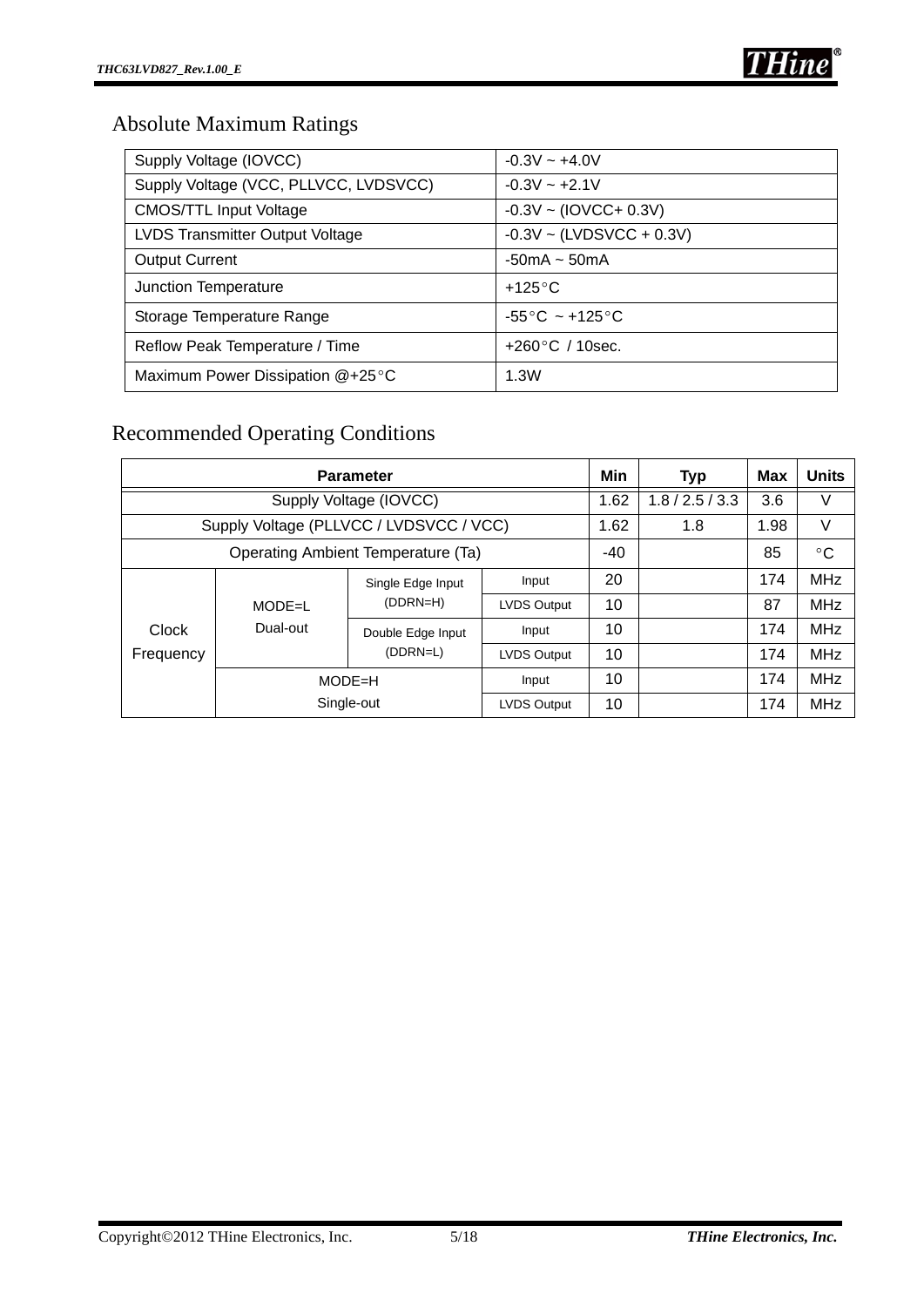

### Electrical Characteristics

## CMOS/TTL (Pin type "**IN**") DC Specifications

Over recommended operating supply and temperature ranges unless otherwise specified.

| Symbol            | <b>Parameter</b>              | <b>Conditions</b> | Min.       | Typ. | Max.        | <b>Units</b> |
|-------------------|-------------------------------|-------------------|------------|------|-------------|--------------|
| $\rm V_{IH18}$    | High Level Data Input Voltage | IOVCC=1.62V~1.98V | 0.65 IOVCC |      | $IOVCC+0.3$ | V            |
| V <sub>IL18</sub> | Low Level Data Input Voltage  |                   | $-0.3$     |      | 0.35 IOVCC  | V            |
| V <sub>IH25</sub> | High Level Data Input Voltage | $IOVCC=2.3V~2.7V$ | 1.7        |      | $IOVCC+0.3$ | $\vee$       |
| V <sub>IL25</sub> | Low Level Data Input Voltage  |                   | $-0.3$     |      | 0.7         | V            |
| $V_{IH33}$        | High Level Data Input Voltage | $IOVCC=3.0V-3.6V$ | 2.0        |      | $IOVCC+0.3$ | $\vee$       |
| $V_{IL33}$        | Low Level Data Input Voltage  |                   | $-0.3$     |      | 0.8         | $\vee$       |
| <b>I</b> INC      | Input Current                 | VIN=GND~IOVCC     | $-10$      |      | 10          | μA           |

# LVDS Transmitter (Pin type "**LVDS OUT**") DC Specifications

Over recommended operating supply and temperature ranges unless otherwise specified.

| Symbol          | <b>Parameter</b>                                     |                              | <b>Conditions</b>         | Min.  | Typ. | Max.  | <b>Units</b> |
|-----------------|------------------------------------------------------|------------------------------|---------------------------|-------|------|-------|--------------|
| <b>VOD</b>      |                                                      | $RL = 100\Omega$             | Normal swing<br>$RS = H$  | 250   | 350  | 450   | mV           |
|                 | <b>Differential Output Voltage</b>                   |                              | Reduced swing<br>$RS = L$ | 140   | 200  | 300   | mV           |
| $\triangle VOD$ | Change in VOD between<br>complementary output states | $RL = 100Q$                  |                           |       |      | 35    | mV           |
| VOC.            | Common Mode Voltage                                  |                              |                           | 1.125 | 1.25 | 1.375 | V            |
| <b>AVOC</b>     | Change in VOC between<br>complementary output states |                              |                           |       |      | 35    | mV           |
| $I_{OS}$        | <b>Output Short Circuit Current</b>                  | VOUT=GND, $RL=100\Omega$     |                           |       |      | 100   | mA           |
| $I_{OZ}$        | Output TRI-State current                             | /PDWN=L,<br>VOUT=GND~LVDSVCC |                           | $-20$ |      | 20    | μA           |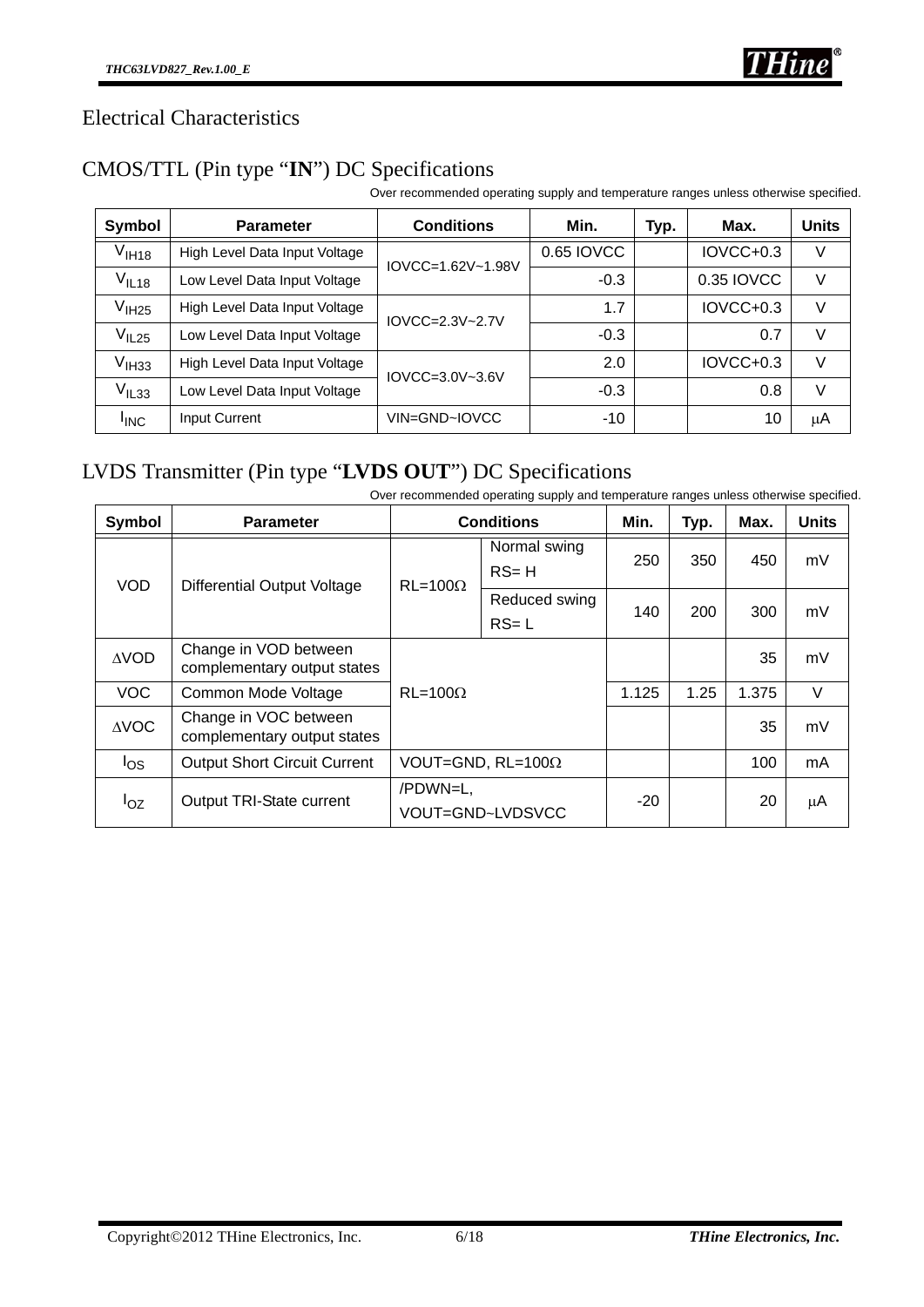

### Electrical Characteristics (Continued)

### Supply Current

| Symbol            | <b>Parameter</b>                               |                                | <b>Conditions</b>                       |               | Typ. <sup>(a)</sup>                  | Max.(b)    | <b>Units</b> |
|-------------------|------------------------------------------------|--------------------------------|-----------------------------------------|---------------|--------------------------------------|------------|--------------|
|                   |                                                |                                | $MODE = H$<br>Single-out                | CLKIN=37MHz   | 24<br>(18)                           | 33<br>(26) | mA           |
|                   |                                                |                                |                                         | CLKIN=65MHz   | 29<br>43<br>(23)<br>(37)<br>30<br>46 | mA         |              |
|                   |                                                |                                |                                         | CLKIN=72MHz   | (24)                                 | (40)       | mA           |
|                   |                                                |                                | $MODE = L$<br>Dual-out                  | CLKIN=89MHz   | 48<br>(36)                           | 65<br>(53) | mA           |
|                   | Transmitter                                    | $RL = 100\Omega$<br>$CL = 5pF$ |                                         | CLKIN=119MHz  | 53<br>(41)                           | 75<br>(63) | mA           |
| I <sub>TCCW</sub> | Supply<br>Current                              |                                | DDRN=H                                  | CLKIN=139MHz  | 56<br>(44)                           | 82<br>(70) | mA           |
|                   |                                                | $RS = H$<br>$(RS = L)$         | DDR Input Off                           | CLKIN=154MHz  | 58<br>(46)                           | 88<br>(76) | mA           |
|                   |                                                |                                | $MODE = L$                              | CLKIN=44.5MHz | 47<br>(35)                           | 64<br>(52) | mA           |
|                   |                                                |                                | Dual-out                                | CLKIN=59.5MHz | 51<br>(39)                           | 74<br>(62) | mA           |
|                   |                                                |                                | DDRN=L                                  | CLKIN=69MHz   | 54<br>(42)                           | 80<br>(68) | mA           |
|                   |                                                |                                | DDR Input On                            | CLKIN=77MHz   | 56<br>(44)                           | 85<br>(73) | mA           |
| I <sub>TCCS</sub> | Transmitter<br>Power Down<br>Supply<br>Current |                                | $/PDWN = L$ , All Inputs = Fixed L or H |               | 1                                    | 50         | uA           |

Over recommended operating supply and temperature ranges unless otherwise specified.

(a) All Typ. values are at Vcc=1.8V, Ta=25 $\degree$ C. The 256 Grayscale Test Pattern inputs test for a typical display pattern.

(b) All Max. values are at Vcc=1.98V, Ta=85 $\degree$ C. Worst Case Test Pattern produces maximum switching frequency for all the LVDS outputs (Fig.1).



Fig1. Test Pattern (LVDS Output Full Toggle Pattern)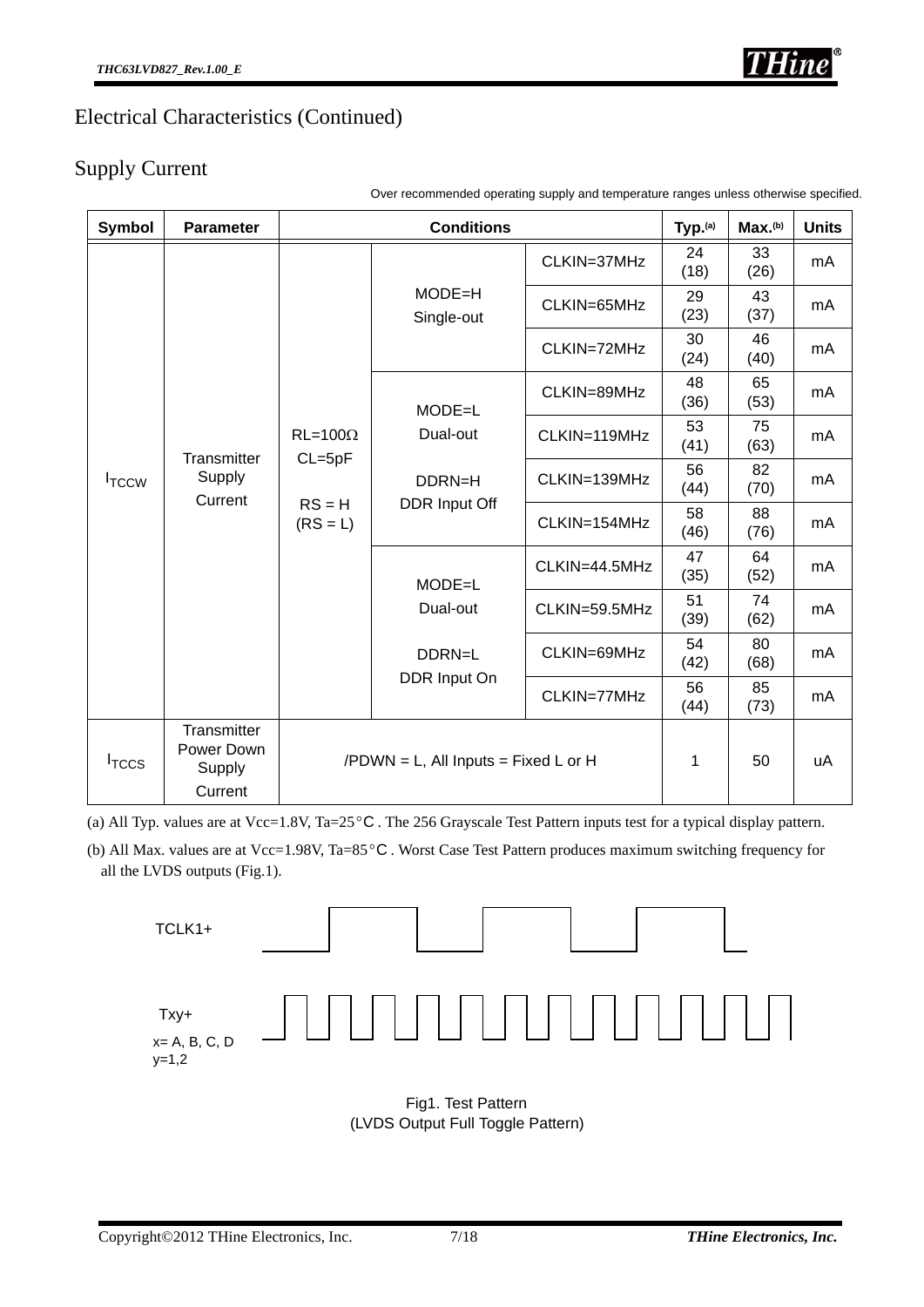# Switching Characteristics

| <b>Symbol</b>                                                                                 | Parameter                         |                     | Min.                                | Typ.                                   | Max.                                | <b>Units</b> |
|-----------------------------------------------------------------------------------------------|-----------------------------------|---------------------|-------------------------------------|----------------------------------------|-------------------------------------|--------------|
| $t_{\text{TCIP}}$                                                                             | CLK IN Period(Fig4,5)             |                     | 5.75                                |                                        | 100                                 | ns           |
| $t_{\text{TCH}}$                                                                              | CLK IN High Time(Fig4,5)          |                     | $0.35t$ <sub>TCIP</sub>             | $0.5t_{\text{TClP}}$                   | $0.65t$ <sub>TCIP</sub>             | ns           |
| $t_{\text{TCL}}$                                                                              | CLK IN Low Time(Fig4,5)           |                     | $0.35t$ <sub>TCIP</sub>             | $0.5t$ <sub>TCIP</sub>                 | $0.65t$ <sub>TCIP</sub>             | ns           |
| $t_{TS}$                                                                                      | TTL Data Setup to CLK IN(Fig4,5)  |                     | 0.8                                 |                                        |                                     | ns           |
| $t_{TH}$                                                                                      | TTL Data Hold from CKL IN(Fig4,5) |                     | 0.8                                 |                                        |                                     | ns           |
| $t_{\text{TCD}}$                                                                              | CLK IN to TCLK+/-                 | MODE=L,DDR=H        | $9t_{TCIP} + 3.1$                   |                                        | $9t_{TCIP} + 8.0$                   | ns           |
|                                                                                               | Delay (Fig4,5)                    | Others              | $5t$ <sub>TCIP</sub> $+3.1$         |                                        | $5t$ <sub>TCIP</sub> $+8.0$         | ns           |
| t <sub>TCOP</sub>                                                                             | CLK OUT Period(Fig6)              |                     | 5.75                                |                                        | 100                                 | ns           |
| $t_{\text{LVT}}$                                                                              | LVDS Transition Time(Fig2)        |                     |                                     | 0.6                                    | 1.5                                 | ns           |
| t <sub>TOP1</sub>                                                                             | Output Data                       |                     | $-0.15$                             | 0.0                                    | $+0.15$                             | ns           |
|                                                                                               | Position0 (Fig6)<br>Output Data   |                     |                                     |                                        |                                     |              |
| t <sub>TOP0</sub>                                                                             | Position1 (Fig6)                  |                     | $\frac{t_{\text{TCOP}}}{7}$ - 0.15  | $\frac{t_{\text{TOOP}}}{7}$            | $\frac{r_{\text{TOOP}}}{7}$ + 0.15  | ns           |
| t <sub>TOP6</sub>                                                                             | Output Data                       |                     |                                     |                                        |                                     |              |
|                                                                                               | Position2 (Fig6)                  |                     | $2\frac{t_{\text{TCOP}}}{7} - 0.15$ | $2\frac{t_{\text{TCOP}}}{7}$           | $2\frac{t_{\text{TCOP}}}{7} + 0.15$ | ns           |
| t <sub>TOP5</sub>                                                                             | <b>Output Data</b>                | $t_{\text{TCOP}} =$ | $3\frac{t_{\text{TCOP}}}{7} - 0.15$ | $3\frac{t_{\text{TOOP}}}{7}$           | $3\frac{t_{\text{TCOP}}}{7} + 0.15$ | ns           |
|                                                                                               | Position3 (Fig6)                  | 5.75ns~15ns         |                                     |                                        |                                     |              |
|                                                                                               | Output Data                       |                     | $4\frac{t_{\text{TCOP}}}{7} - 0.15$ | $4\frac{t_{\text{TOOP}}}{7}$           | $4\frac{t_{\text{TCOP}}}{7} + 0.15$ | ns           |
|                                                                                               | Position4 (Fig6)                  |                     |                                     |                                        |                                     |              |
| $t_{TOP3}$                                                                                    | Output Data<br>Position5 (Fig6)   |                     | $5\frac{t_{\text{TCOP}}}{7} - 0.15$ | $5\frac{t_{\text{TCOP}}}{7}$           | $5\frac{t_{\text{TCOP}}}{7} + 0.15$ | ns           |
|                                                                                               | Output Data                       |                     | $6\frac{t_{\text{TCOP}}}{7} - 0.15$ | $6\frac{t_{\text{TOOP}}}{7}$           | $6\frac{t_{\text{TCOP}}}{7} + 0.15$ | ns           |
|                                                                                               | Position6 (Fig6)                  |                     |                                     |                                        |                                     |              |
| t <sub>TPLL</sub>                                                                             | Phase Lock Time(Fig3)             |                     |                                     |                                        | 10.0                                | ms           |
|                                                                                               | DE input period (Fig3-1)          |                     | 4t <sub>TCIP</sub>                  | tTCIP <sup>*</sup> (2n) <sup>(a)</sup> |                                     | ns           |
|                                                                                               | Dual out mode only (MODE=L)       |                     |                                     |                                        |                                     |              |
|                                                                                               | DE High time (Fig3-1)             |                     | $2t_{TCIP}$                         | tTCIP <sup>*</sup> (2m) <sup>(a)</sup> |                                     | ns           |
|                                                                                               | Dual-out mode only (MODE=L)       |                     |                                     |                                        |                                     |              |
| $t_{\text{TOP4}}$<br>t <sub>TOP2</sub><br>t <sub>DEINT</sub><br>$t_{DEH}$<br>t <sub>DEL</sub> | DE Low time(Fig3-1)               |                     | $2t_{TCIP}$                         |                                        |                                     | ns           |
|                                                                                               | Dual-out mode only (MODE=L)       |                     |                                     |                                        |                                     |              |

(a) Refer to Fig3-1 for details.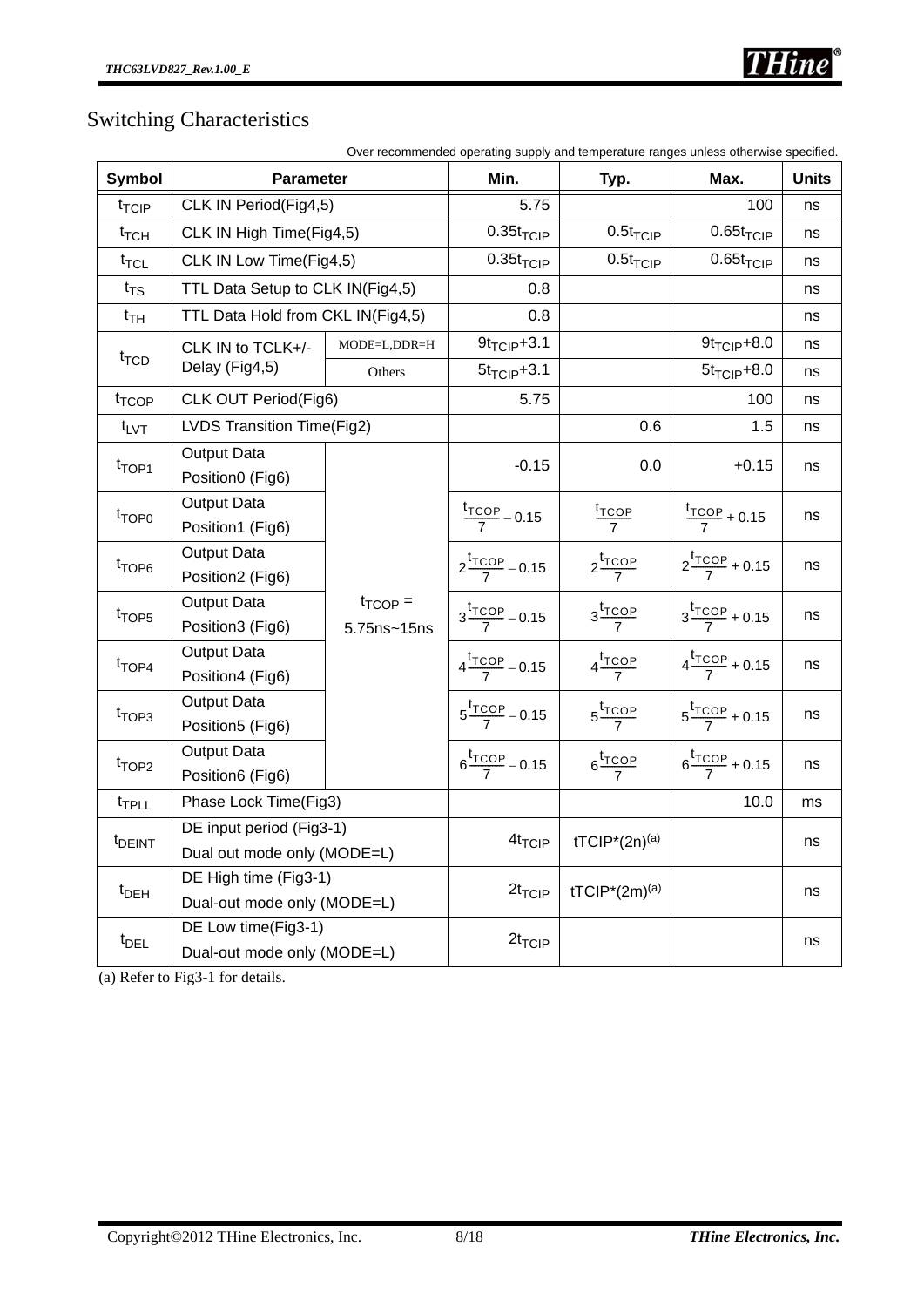### AC Timing Diagrams



Fig2. LVDS Output Load and Transition Time





Note: In dual-out mode (MODE=L),

the period between rising edges of DE ( $t<sub>DEINT</sub>$ ), high time of DE ( $t<sub>DEH</sub>$ ) should always satisfy following equations.

$$
t_{DEH} = tTCIP * (2m)
$$

$$
t_{DEINT} = tTCIP * (2n)
$$

m, n =integer

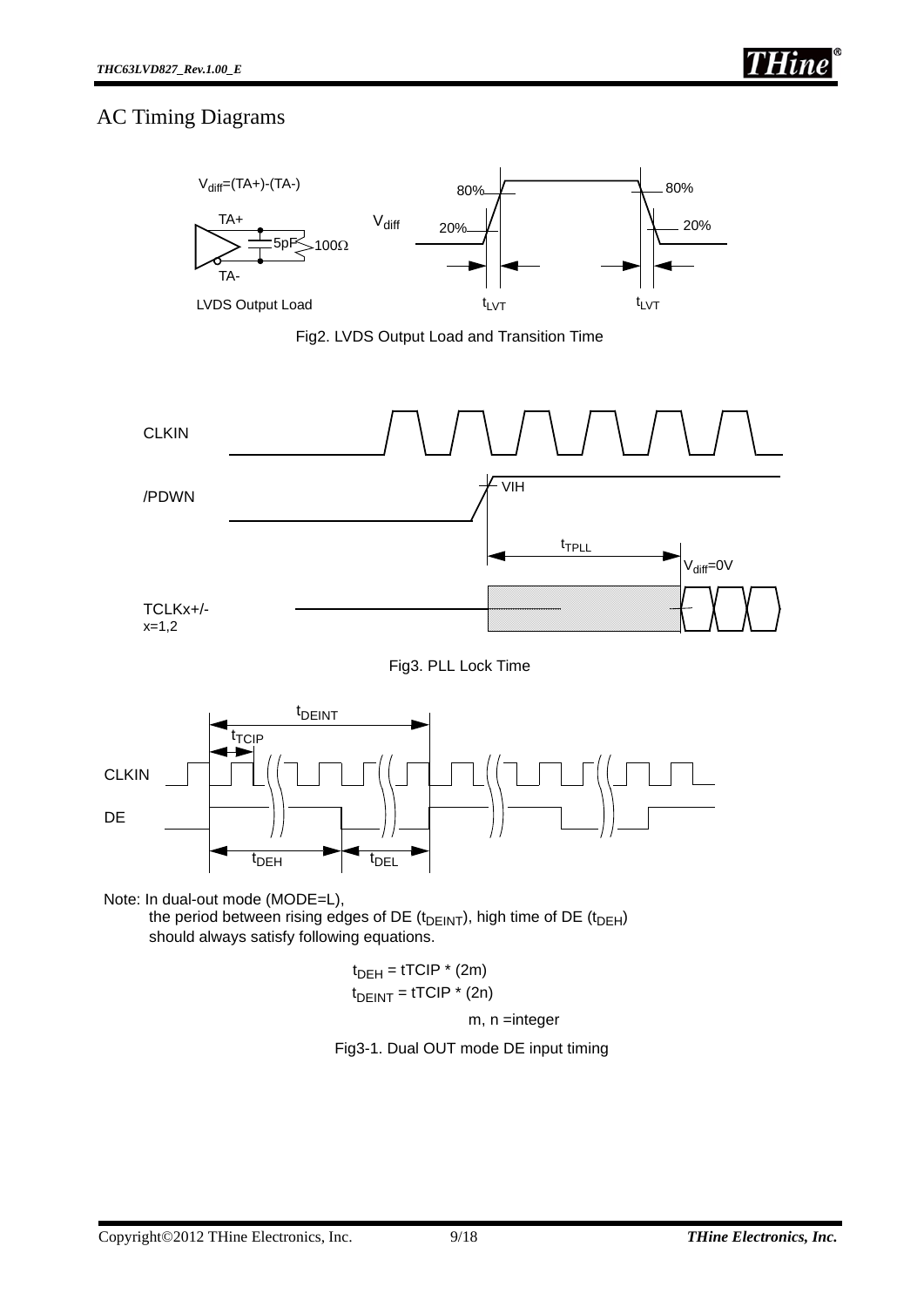### AC Timing Diagrams (Continued)







Fig5. CLKIN Period, High/Low Time, Setup/Hold Timing for Double Edge Input Mode (DDR) MODE=L,DDRN=L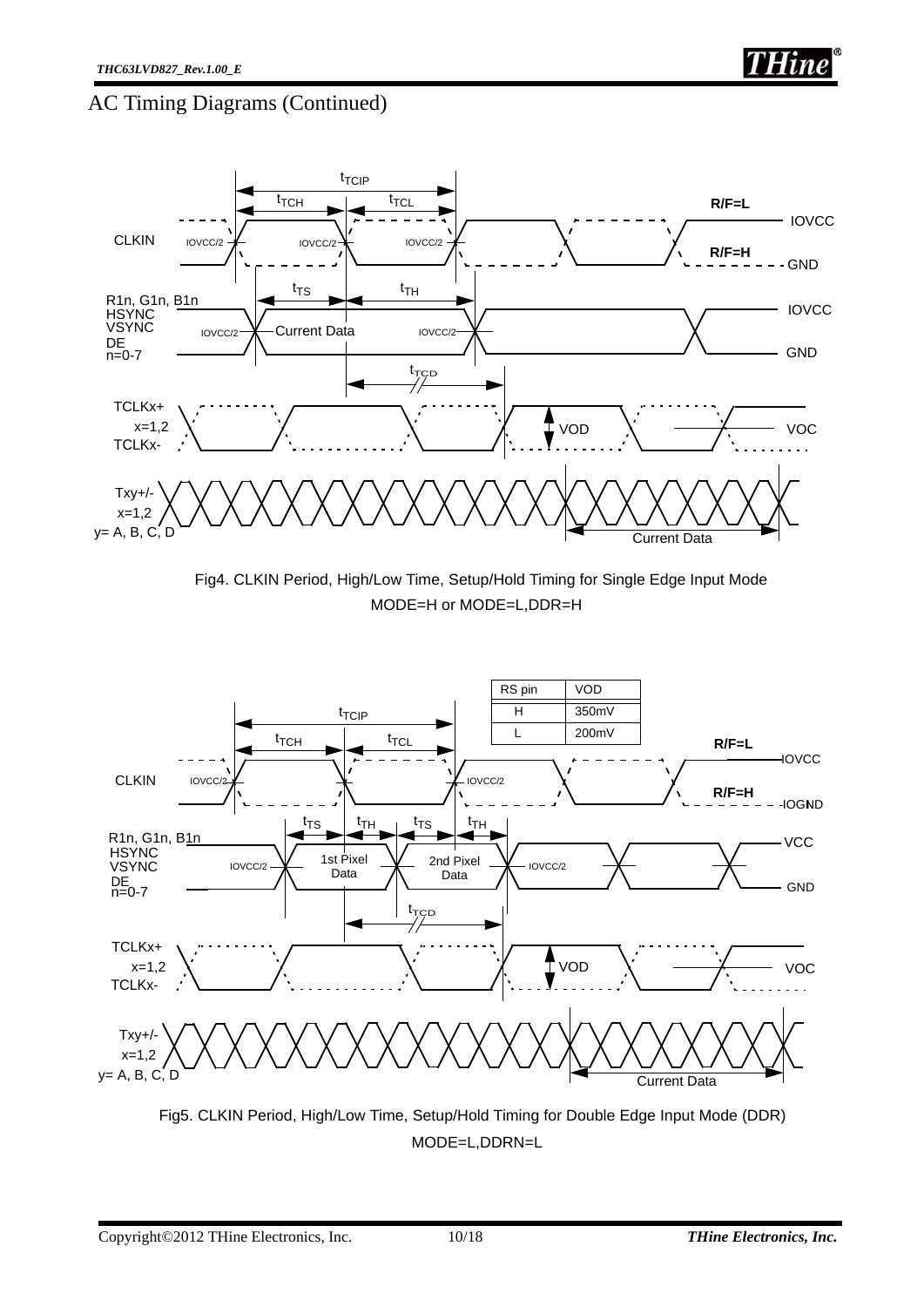# AC Timing Diagrams (Continued)



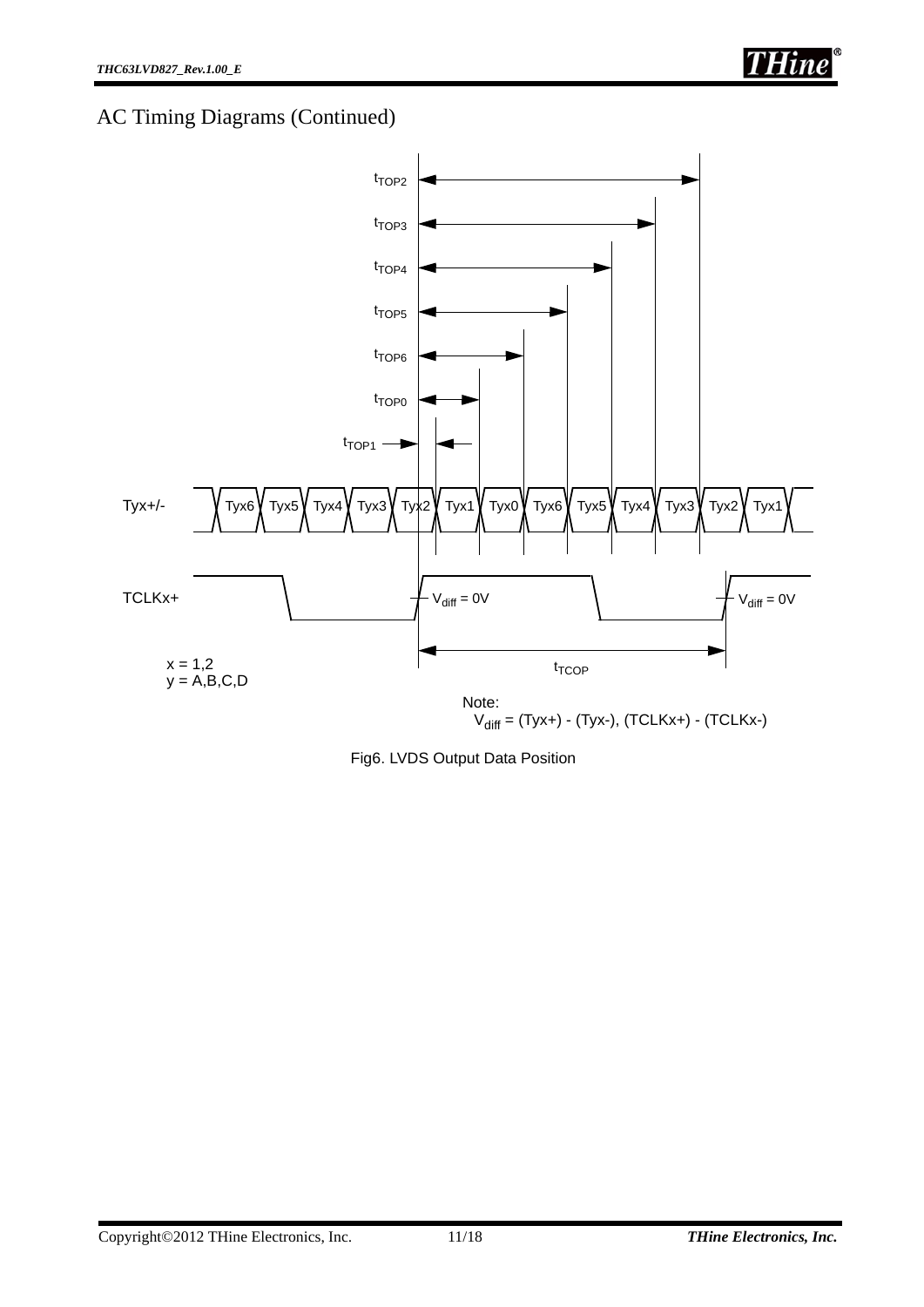# $Single-In / Dual-Out Mode (MODE = L)$



Fig7. Single-In / Dual-Out Mode (MODE=L)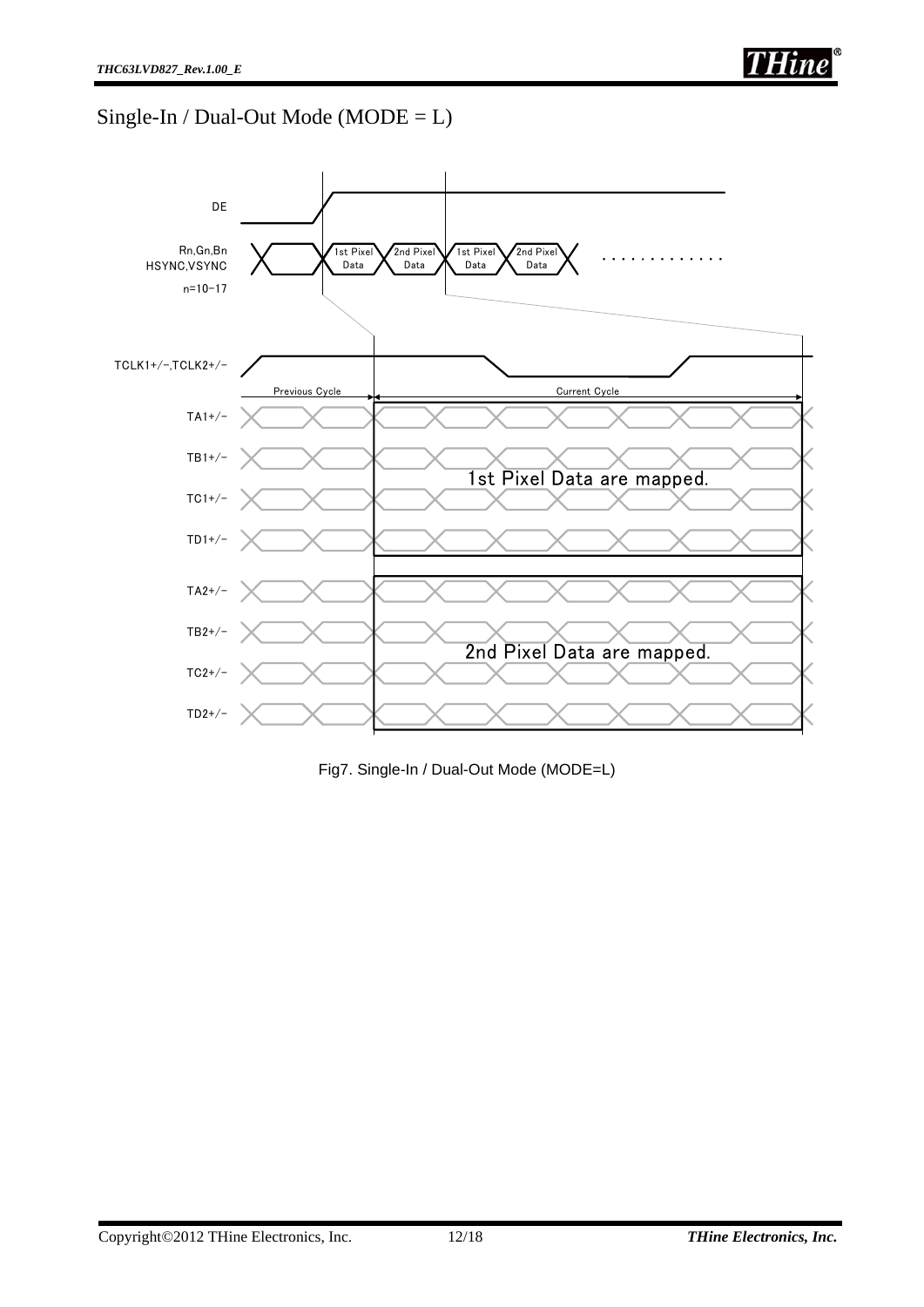# Single-In / Single-Out Mode (MODE=H)



Fig8. Single-In / Single-Out Mode (MODE=H)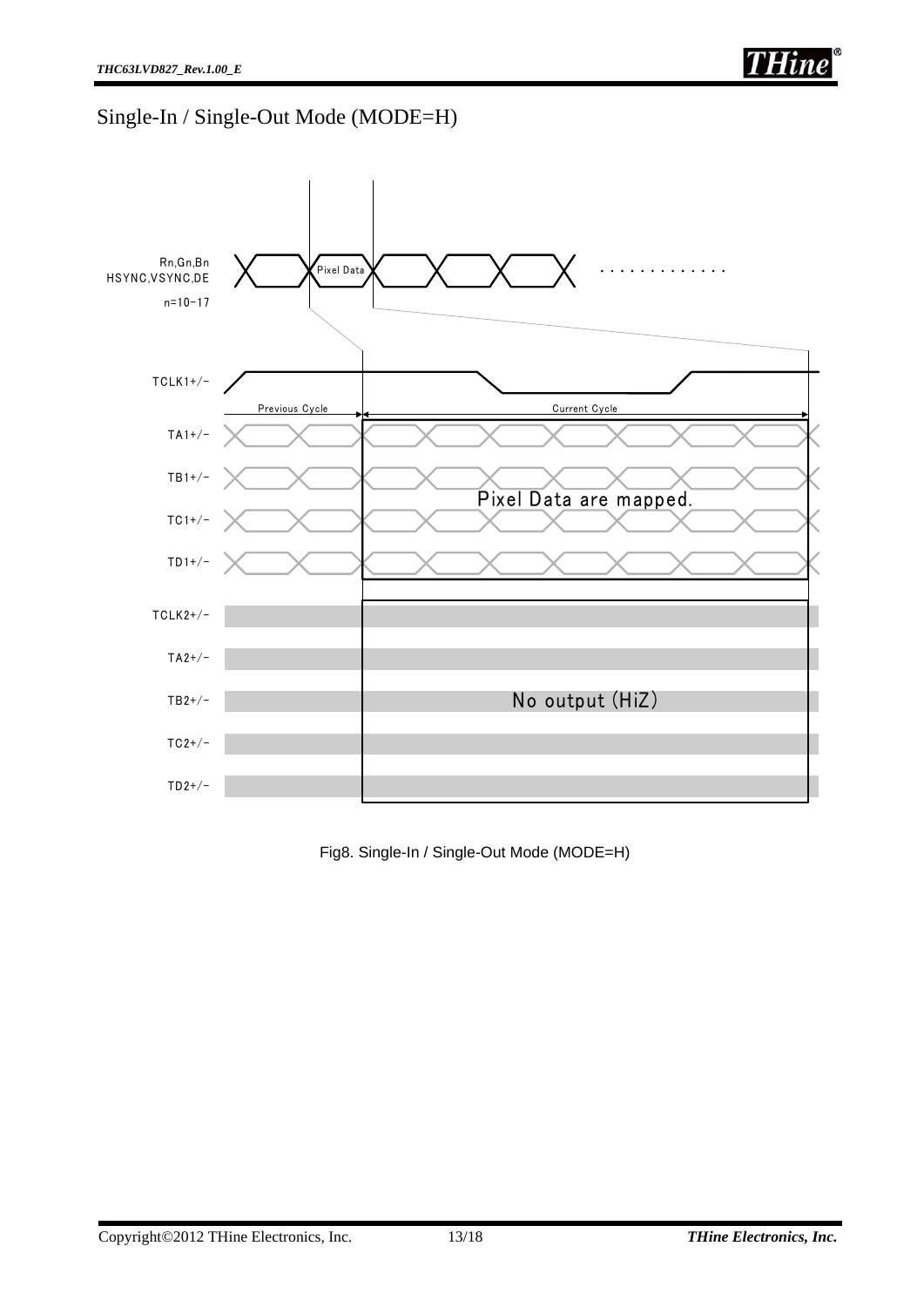LVDS Data Mapping for 8 bit mode (6B/8B=L)



Fig9. LVDS Data Mapping for 8 bit mode (6B/8B=L)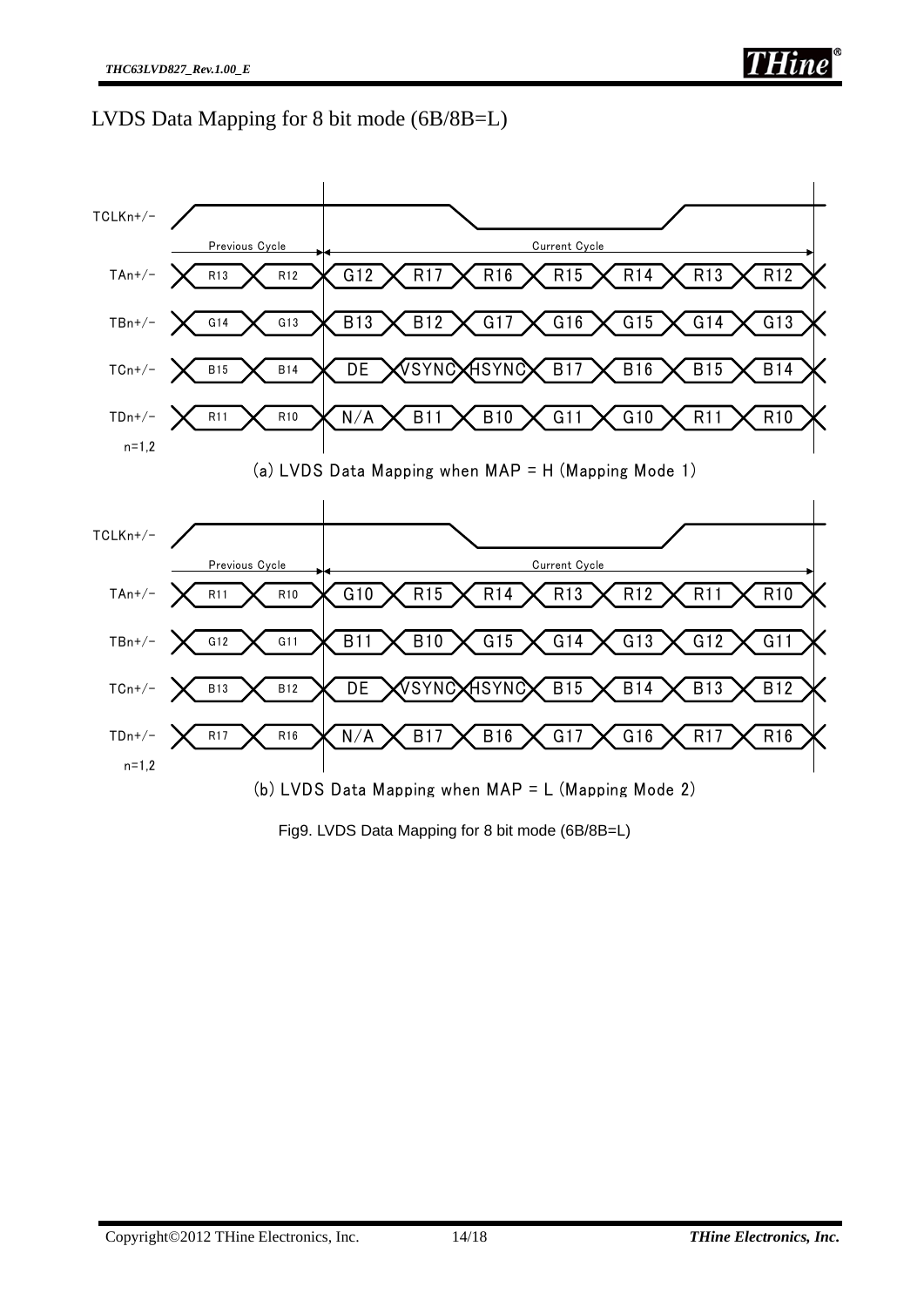LVDS Data Mapping for 6 bit mode (6B/8B=H)



Fig10. LVDS Data Mapping for 6 bit mode (6B/8B=H)

Note: Input pins which are not used in 6 bit mode (R10-11,G10-11,B10-11 on Mapping Mode 1, R16-17,G16-17,G16-17 on Mapping Mode 2) can be H, L, or Open.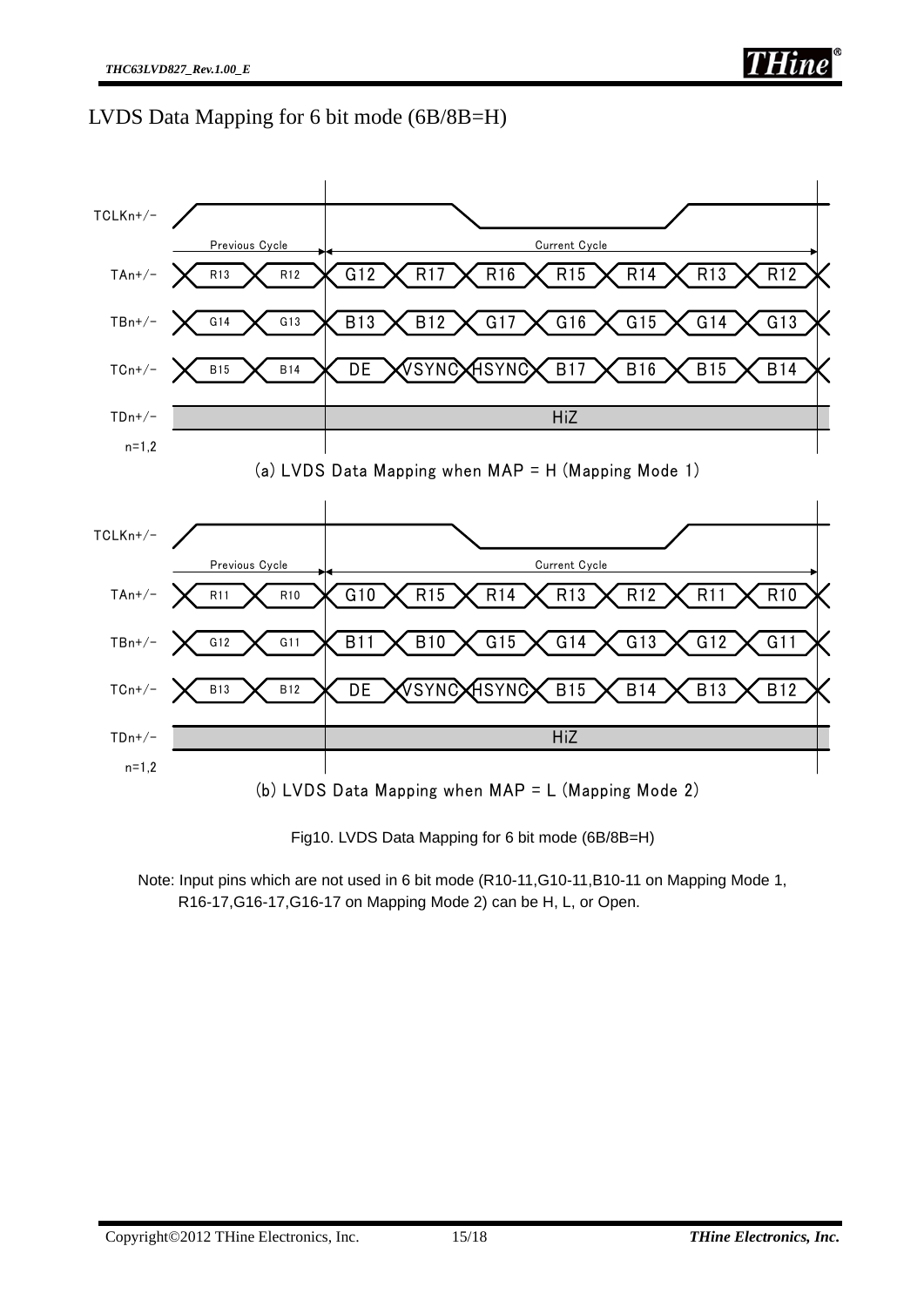

#### Note

1)Cable Connection and Disconnection

Don't connect and disconnect the LVDS cable, when the power is supplied to the system.

#### 2)GND Connection

 Connect the each GND of the PCB which THC63LVD827 and LVDS-Rx on it. It is better for EMI reduction to place GND cable as close to LVDS cable as possible.

#### 3)Multi Drop Connection

Multi drop connection is not recommended.



#### 4)Asynchronous use

Asynchronous use such as following systems are not recommended.



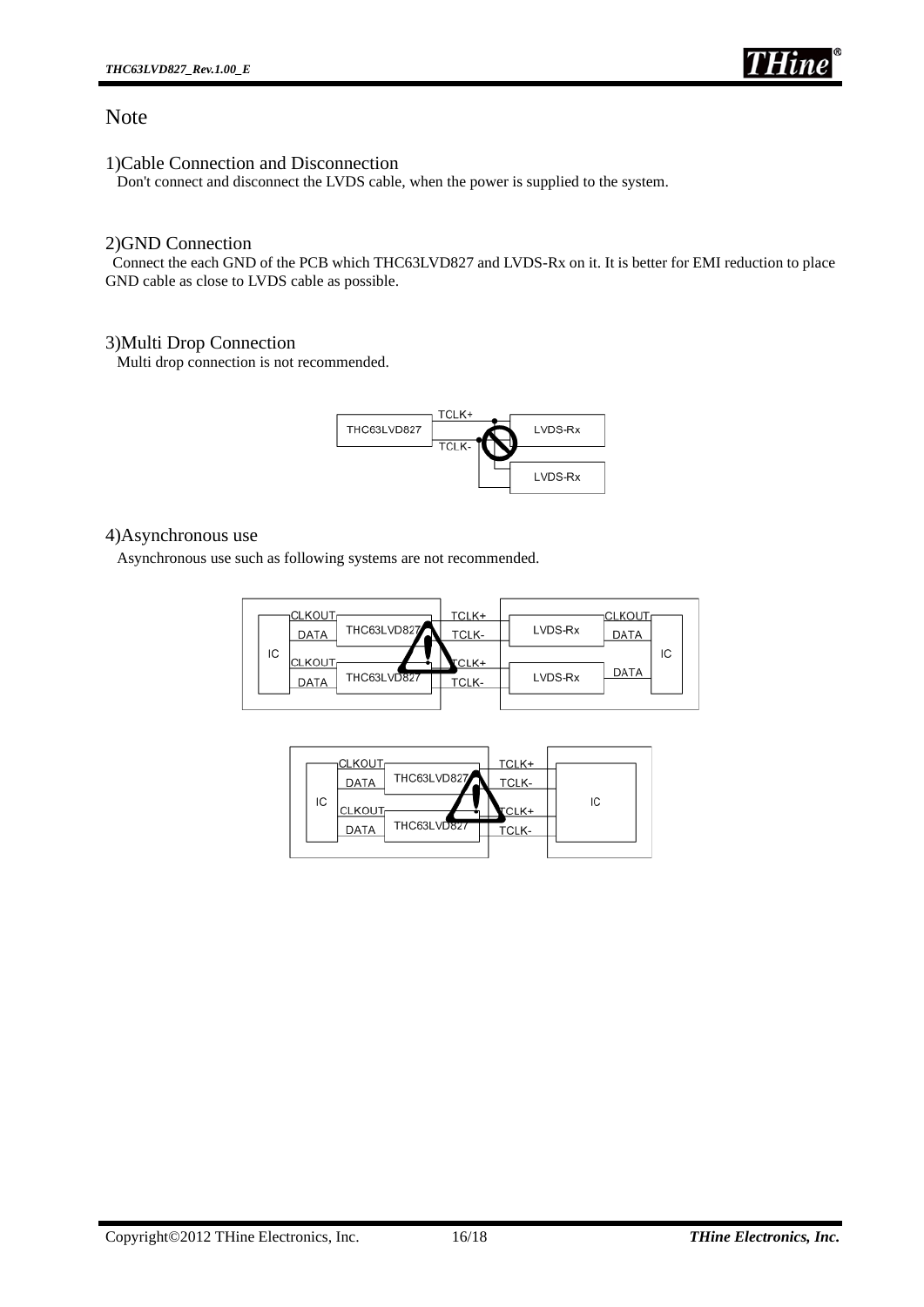### Package

**TFBGA**